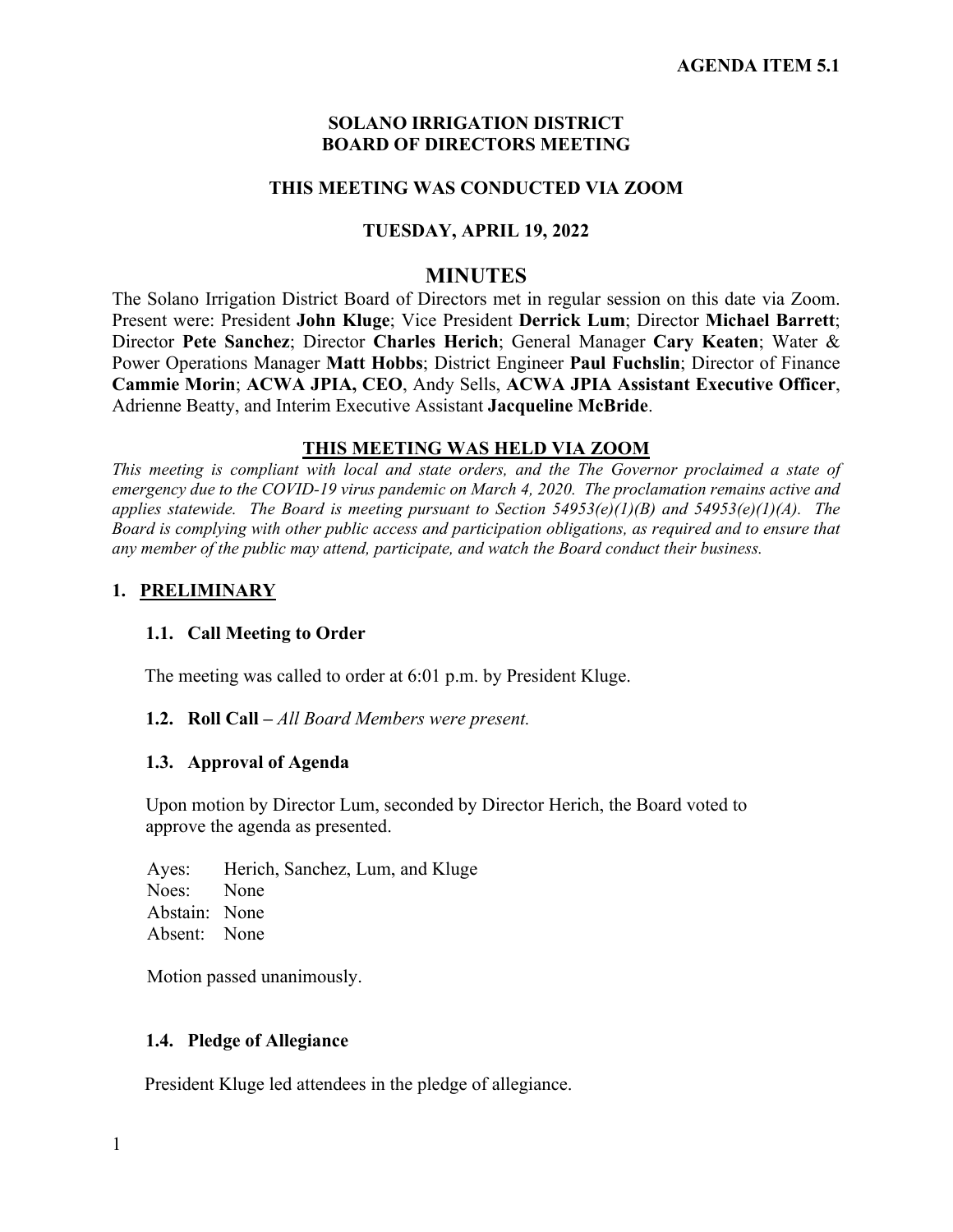**1.5. Conflict of Interest Notification** *(Any Agenda items that might be a conflict of interest to any Board members should be identified at this time by the Director involved)*

None.

# **2. PRESENTATIONS**

**2.1** ACWA JPIA's representatives presented the District with a refund check comprising excess insurance premiums.

ACWA JPIA's CEO, Andy Sells, complimented staff on its accomplishments of attaining the refund of insurance premiums totaling \$107,859 for the District. He then introduced Adrienne Beatty, Assistant Executive Officer with ACWA JPIA, who shared vital information about the Agency. A group photo was taken to commemorate the refund presentation.

**2.2** On behalf of the SID Board, President John D. Kluge and General Manager, Cary Keaten, thanked Gregory Stinson, Lead Operator, Water Treatment Plant, for his service, and presented him a certificate of achievement award, and a check for 5 percent of his annual salary, in recognition of his 10-years of service with District.

On behalf of the SID Board, President Kluge reflected on the initial hiring of Cary Keaten, General Manager, and both thanked and commended him for his valuable service. Vice-President Derrick Lum joined in presenting Mr. Keaten with a certificate of achievement award, and a check for 5 percent of his annual salary, in recognition of his 10-years of service with District.

# **3. PUBLIC COMMENT (NON-AGENDA ITEMS)**

There were no public comments on Non-Agenda Items.

## **4. INFORMATIONAL ITEMS**

## **4.1. STATUS OF HUMAN RESOURCES ACTIVITIES: March/April 2022.**

- **4.2. WATER AND POWER REPORT APRIL 2022: Update on activities since the March 15th Board of Directors Meeting.**
- **4.3. CLIMATE STATISTICAL REPORT AND RELATED ITEMS: Update on activities since the March 2022 Board of Directors Meeting.**
- **4.4. 2022 R&B PROJECTS: Progress and Status Report of 2022 R&B Projects.**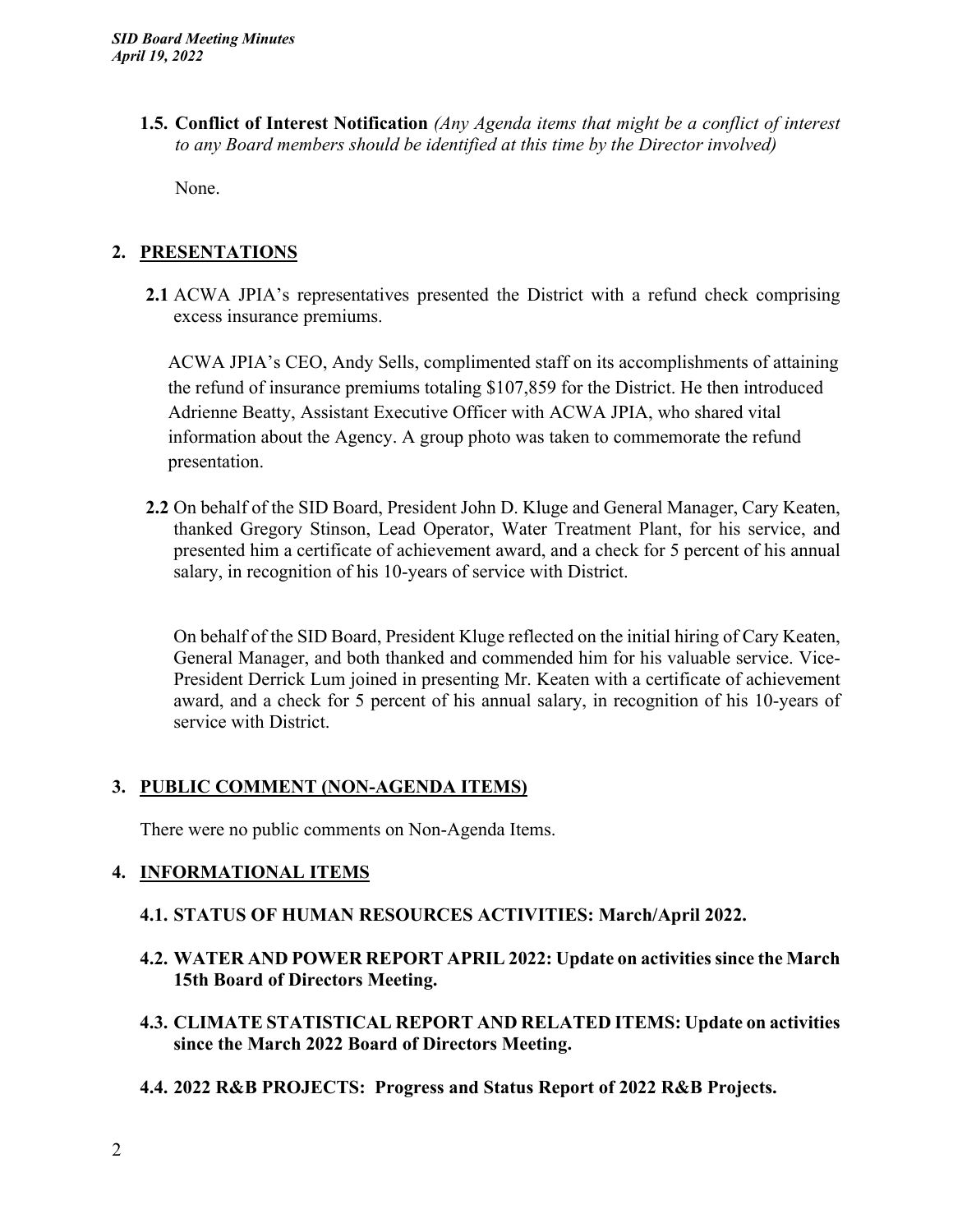**4.5. MONTHLY REPORT OF ACTION TAKEN BY GENERAL MANAGER TO EVALUATE AND PROCESS TORT CLAIMS AND TO ACCEPT, REJECT, OR SETTLE CLAIMS AGAINST THE DISTRICT AS ALLOWED PURSUANT TO GOVERNMENT CODE SECTION 935.4: A Summary of Actions Taken Related to Claims Filed against Solano Irrigation District for March/April 2022— INFORMATION ONLY.** 

There were no questions or comments from the board, nor the public.

## **CONSENT CALENDAR**

*The Board considers all Consent Calendar items to be routine and will adopt them in one motion. There will be no discussion on these items before the Board votes on the motion, unless Board members, staff or the public request specific items be discussed and/or removed from the Consent Calendar.* 

- **5.1. APPROVAL OF MINUTES: Approval of Minutes from March 15, Regular Board Meeting.**
- **5.2. TREASURER'S REPORT: Accept March 2022.**
- **5.3. FUNDS INVESTED REPORT: Accept March 2022.**
- **5.4. INCOME STATEMENTS: Accept March 2022.**
- **5.5. CLAIMS REPORT: Accept March 2022.**
- **5.6. CONTINUATION OF TELECONFERENCE MEETINGS PURSUANT TO THE BROWN ACT, GOVERNMENT CODE SECTION 54953(E), AS AMENDED BY ASSEMBLY BILL (AB) 361: Consider Adoption of Resolution No. 22-12 Re-Ratifying The Proclamation Of A State Of Emergency By Governor's Order Dated March 4, 2020 And Re-Authorizing Remote Teleconference Meetings of The Legislative Bodies of The Solano Irrigation District Pursuant To Brown Act Provisions.**
- **5.7. TERMINATION OF TEMPORARY ACCESS EASEMENT NUT TREE DEVELOPMENT: Approve Resolution 22-13 Authorizing the General Manager to Execute a Termination of Temporary Access Easement.**
- **5.8. APPROVE REVISIONS TO CLASSIFICATION AND SALARY SCHEDULE ACCOUNTANT I AND ACCOUNTANT II: Establish Accountant I and Accountant II Salary Ranges on the Classification And Salary Schedule**
- **5.9. WAIVER OF WATER AND TERMINATION OF EASEMENTS AND QUITCLAIM— ROBERTS' RANCH AND EDELWEISS: Approve Resolution 22-**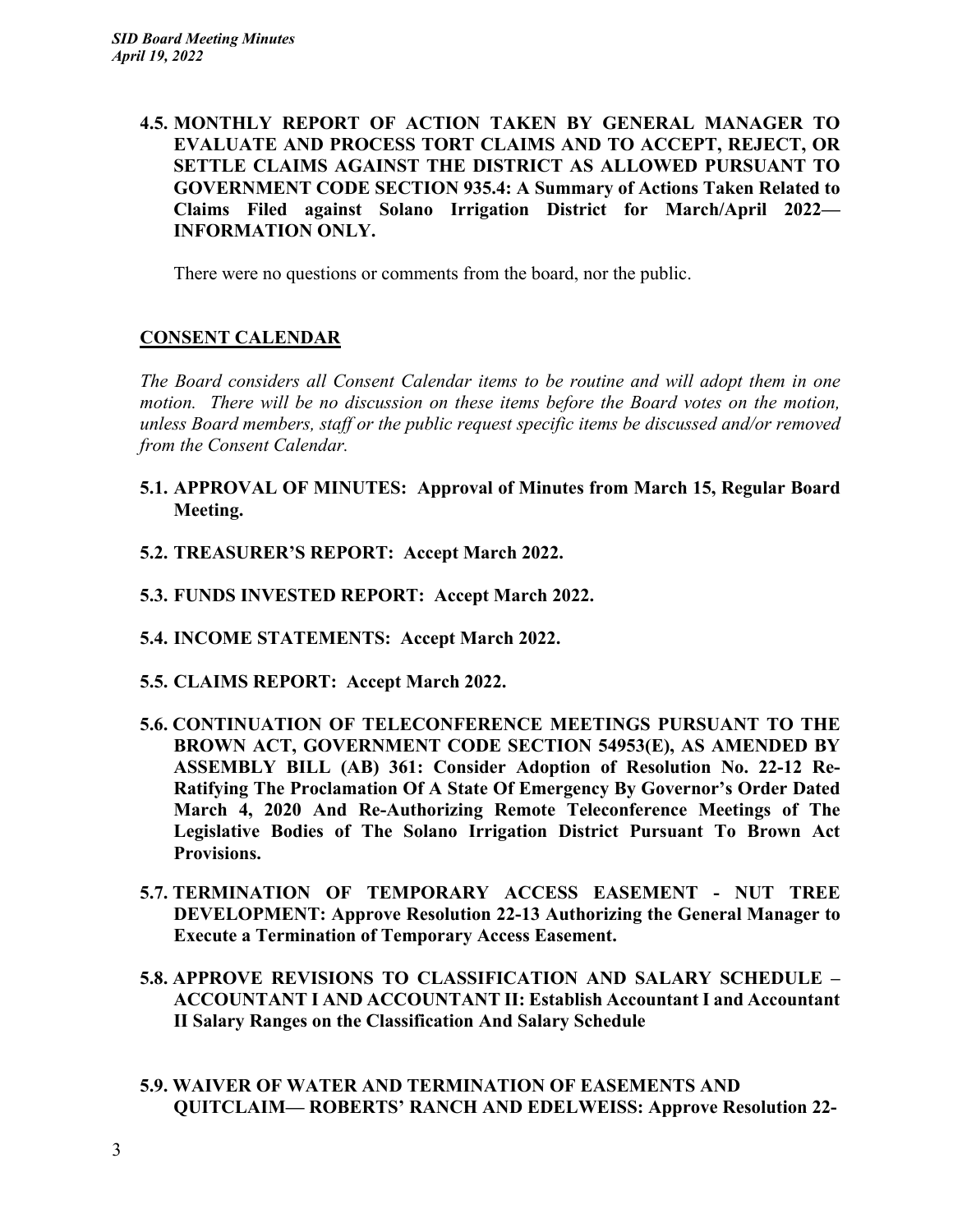**14 Authorizing the General Manager to Execute an Irrevocable Waiver of Water Service and Right to Water Service from Solano Irrigation District, Termination and Quitclaim of Temporary Easement and Easement Relocation Agreement, and Notice of Termination of Easement Agreement and Quitclaim Deed, for the Roberts' Ranch and Edelweiss Entities** 

#### **5.10. REJECTION OF WELCH, BACHMAN, AND SCHREEDER CLAIM: Acceptance of Staff's action to Reject the Welch, Bachman and Schreeder Claim.**

## **5.11. AMENDMENT OF 2022 R&B PLAN: Amend the 2022 R&B Program to add the Vaughn Lateral 5-C Project, and Authorize the General Manager to Purchase Materials in an Amount Not to Exceed \$150,000 for the Purchase of Materials**

Upon motion by Director Sanchez, seconded by Director Herich, the Board voted to approve the Consent Calendar as presented, with the exception of Item 5.10, which was pulled by Director Herich for further discussion.

| Ayes:    | Herich, Sanchez, Barrett, Lum, and Kluge |
|----------|------------------------------------------|
| Noes:    | None                                     |
| Abstain: | None                                     |
| Absent:  | None                                     |

Motion passed unanimously.

Staff responded to inquiries from the Board, and the SID's attorney, Paul Minasian gave detailed legal explanations, and responses to Board's inquiries regarding Item 5.10.

Upon motion by Director Herich, seconded by Director Lum, the Board voted to approve the Consent Calendar Item 5.10 as presented.

| Ayes:    | Herich, Sanchez, Barrett, Lum, and Kluge |
|----------|------------------------------------------|
| Noes:    | None                                     |
| Abstain: | None                                     |
| Absent:  | None                                     |

Motion passed unanimously.

## 6. **SCHEDULED ITEMS**

**6.1.** SAFETY/RISK MANAGEMENT ACTIVITY UPDATE: Accept the Summary of Safety/Risk Management Activity update for the Month of March/April 2022.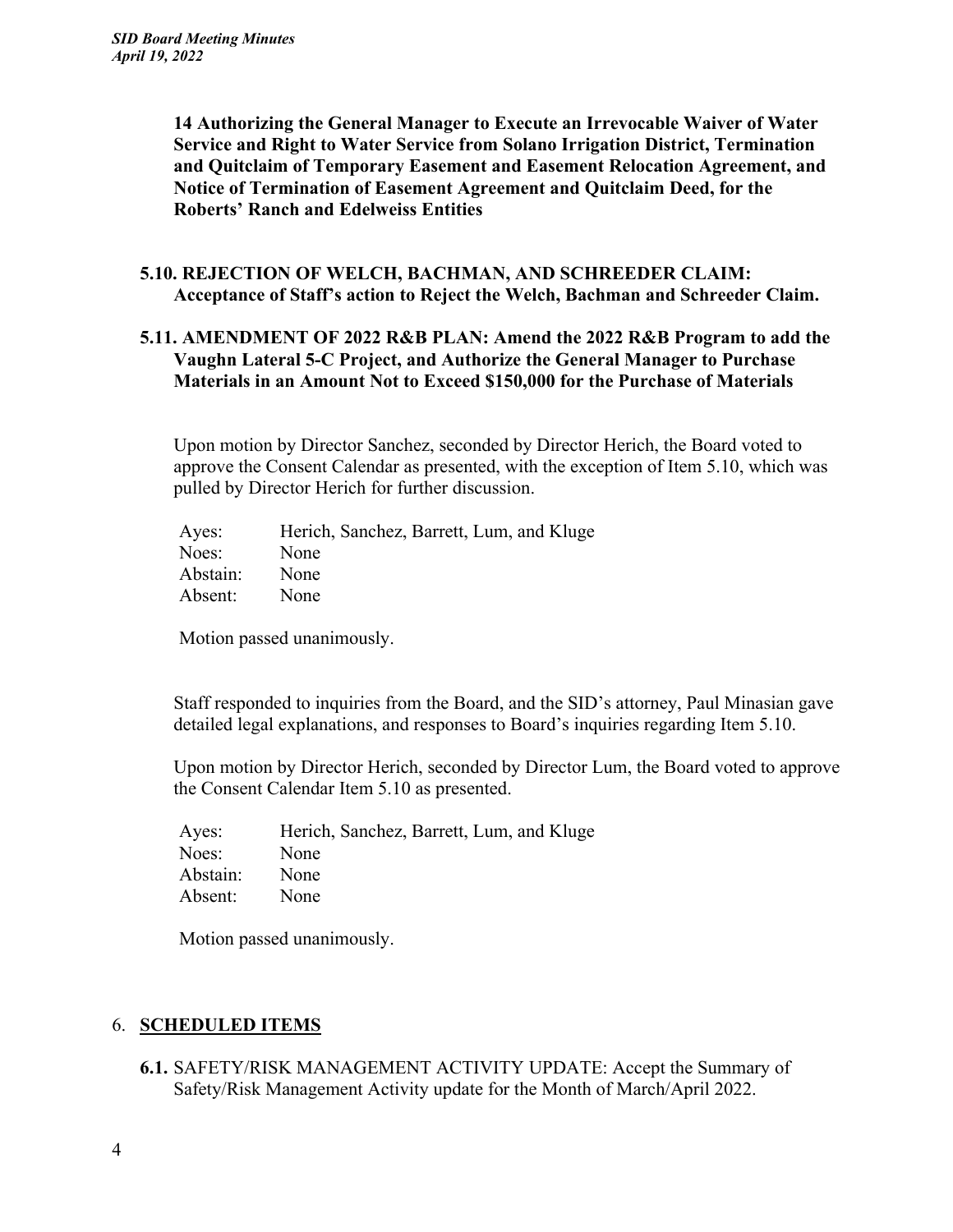General Manager, Cary Keaten opened this item and summarized the safety report, noting that there have been no incidents since the last reporting in March.

The Board voted unanimously to accept the Safety/Risk Management Activity Update summary for the month of March/April 2022.

Upon motion by Director Lum, seconded by Director Barrett, the Board voted to Accept the Summary of the Safety/Risk Management Activity update for March/April 2022.

Ayes: Herich, Sanchez, Barrett, Lum, and Kluge Noes: None Abstain: None Absent: Director Barrett

Motion passed unanimously.

# **6.2. PROPOSED FISCAL YEAR 2022-23 SSWA OPERATING BUDGET APPROVAL: Acceptance of SID's Portion of the Proposed SSWA Fiscal Year 2022-23 Operating Budget.**

General Manager, Cary Keaten gave a brief introduction of this item and Finance Director, Cammie Morin, summarized the staff report accompanied by a detailed presentation. Staff responded to inquiries and heard options from Board, including its recommendation to increase the "inflation rate for treatment chemicals" to 10 percent in the budget. There were no questions from the public.

Upon motion by Director Barrett, seconded by Director Lum, the Board voted to Accept SID's Portion of the Proposed SSWA Fiscal Year 2022-23 Operating Budget and to Increase the "Inflation Rate for Treatment Chemicals" to 10 Percent.

| Ayes:    | Herich, Sanchez, Barrett, Lum, and Kluge |
|----------|------------------------------------------|
| Noes:    | None                                     |
| Abstain: | None                                     |
| Absent:  | Director Barrett                         |

Motion passed unanimously.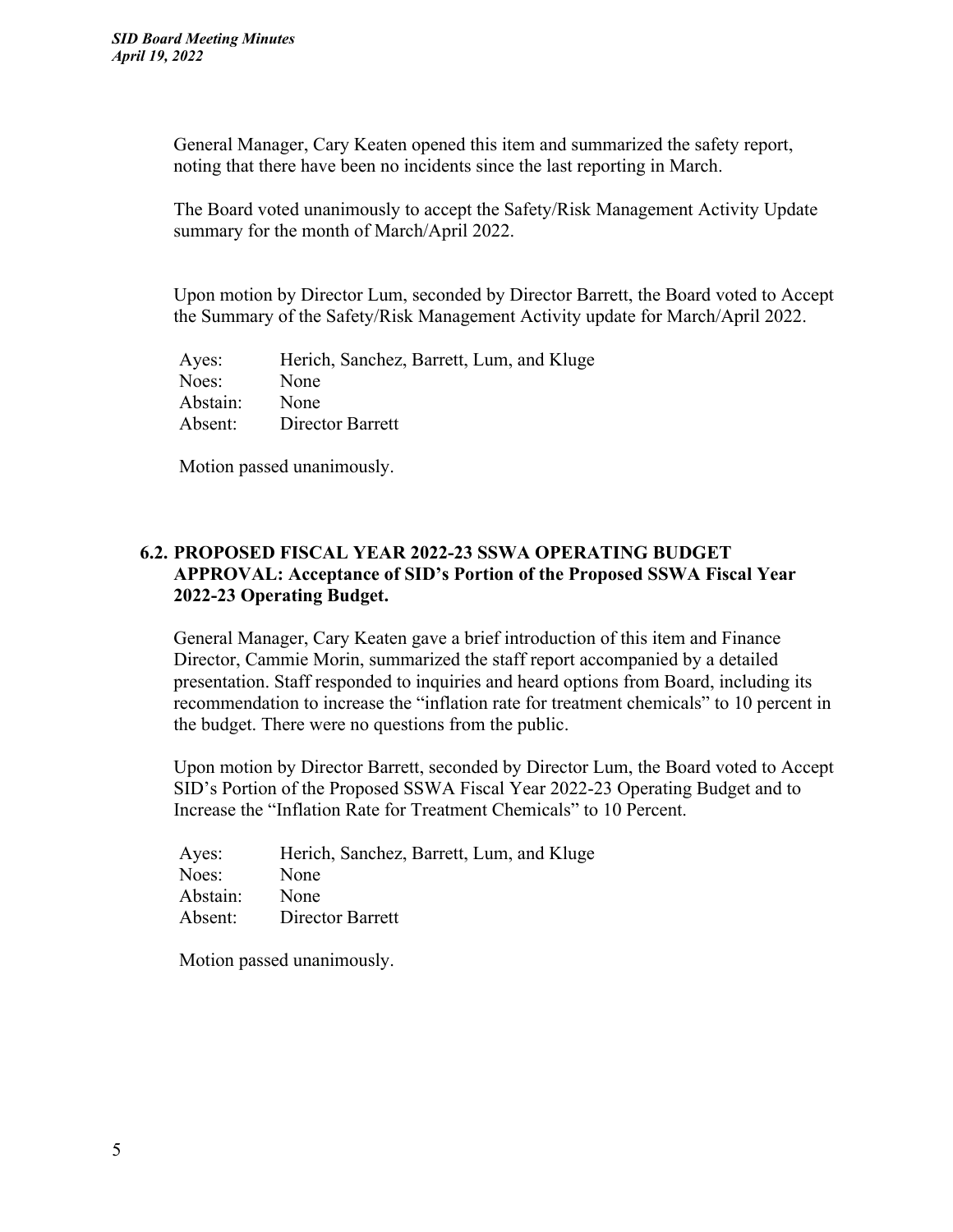## **6.3. QUAIL CANYON IMPROVEMENT DISTRICT "QCID" TEST WELL: Authorize the General Manager to Complete a Test Well on the Martin Property East of the Quail Canyon Improvement District (QCID) Existing Well in an Amount Not to Exceed \$50,000**

General Manager, Cary Keaten opened this item and District Engineer, Paul Fuchslin, summarized the staff report accompanied by a detailed presentation. Staff responded to numerous inquiries and possible alternative scenarios and approaches from Board members. There were no questions from the public.

Upon motion by Director Sanchez, seconded by Director Lum, the Board voted to Authorize the General Manager to Enter a Contract With LSCE to Perform the Test Hole to Ensure the Martin Ranch Site is Suitable for a Potable Groundwater Well (Property East of the Quail Canyon Improvement District [QCID] Existing Well) in an Amount Not to Exceed \$50,000.

| Herich, Sanchez, Barrett, Lum, and Kluge |
|------------------------------------------|
|                                          |
|                                          |
|                                          |
|                                          |

Motion passed unanimously.

# **7. BOARD OF DIRECTOR'S COMMENTS**

# **7.1. BOARD ACTIVITY UPDATES:**

- **7.1.1. Non-SID Committees or Membership: (***Verbal Updates)*
	- SCWA Update Solano County Water Agency
		- o Kluge with Lum as Alternate
	- SCWA LPCCC Update Lower Putah Creek Conservation Committee o Kluge with Lum as Alternate
	- SSWA Suisun-Solano Water Authority (SSWA EC)
		- o Kluge with Lum as Alternate
	- ACWA General Association of California Water Agencies o All
- **7.1.2. SID Committees: (***Verbal Updates that included General Manager Keaten mentioned his plan to schedule upcoming meeting to discuss drought measures via the Ag Committee members)* 
	- Personnel Committee
		- o Barrett and Herich
	- M&I Committee
		- o Kluge and Herich
	- Ag Committee
		- o Barrett and Lum
		- o